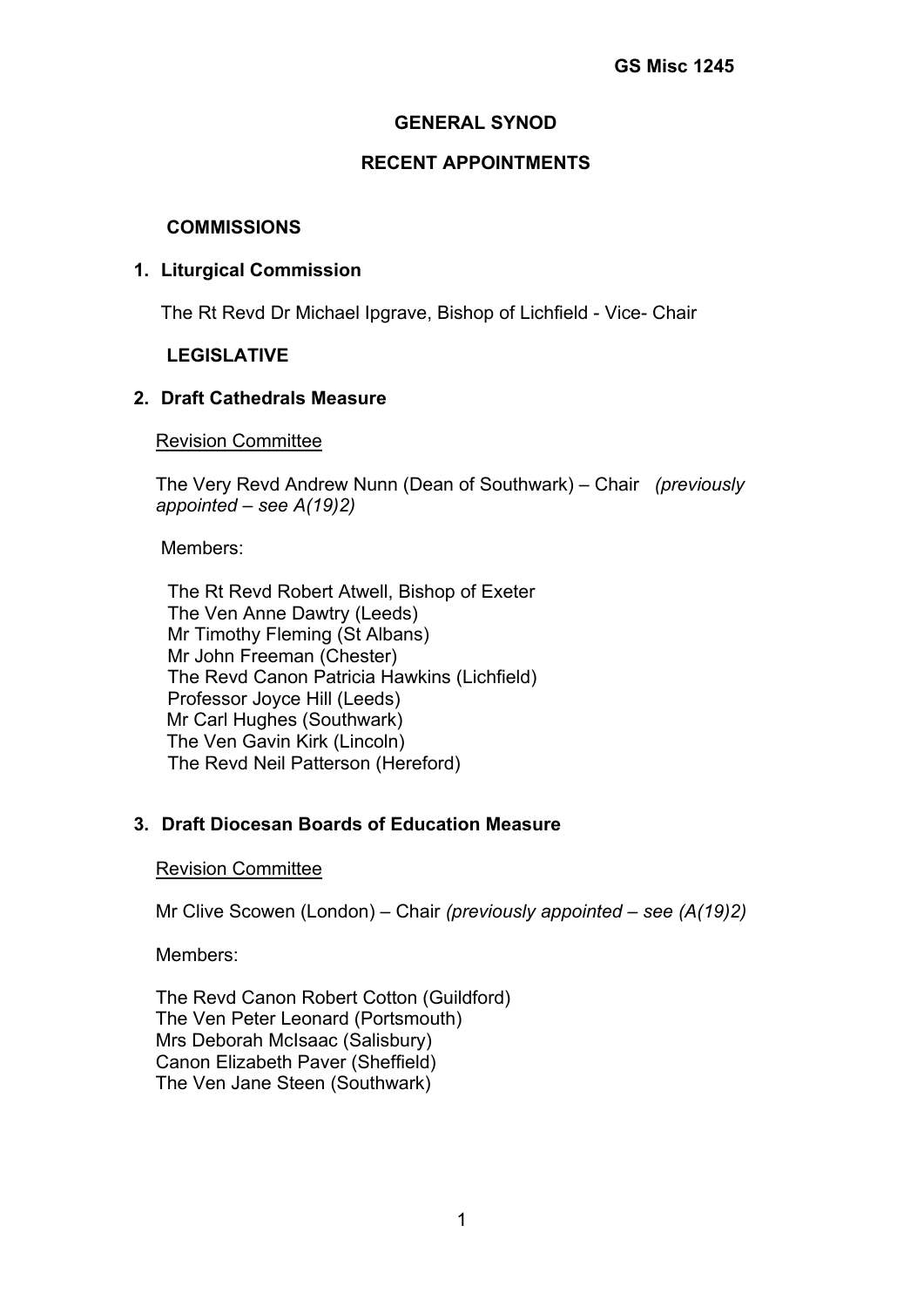## **4. Draft Channel Islands Measure**

#### Steering Committee

The Rt Revd Tim Thornton (Bishop to the Forces) - Chair The Very Revd Tim Barker, Dean of Guernsey (Channel Islands) The Ven Alan Jeans (Salisbury) Mr Ian Le Marquand (Channel Islands) Jurat David Robilliard (Channel Islands) Mrs Sheri Sturgess (Truro)

#### **ECUMENICAL**

#### **5. Canonisation of John Henry Newman: Delegation**

 The Rt Revd Dr Steven Croft, Bishop of Oxford The Rt Revd Christopher Foster, Bishop of Portsmouth The Rt Revd Anne Hollinghurst, Bishop of Aston The Revd Dr William Lamb (Vicar of St Mary the Virgin, Oxford) Canon Elizabeth Paver (Sheffield)

#### **6. Porvoo Communion Church Leaders' Consultation**

 Mr Adrian Harris (Head of Digital, Church House) The Revd Dr Anderson Jeremiah (Universities & TEIs) Dr Rachel Jepson (Birmingham)

## **7. The Church of Scotland: General Assembly**

The Right Revd Dr Dagmar Winter, Bishop of Huntingdon

#### **8. Church in Wales: Governing Body**

The Revd Charlotte Cook (ex-officio, Archbishops' Council)

#### **9. The Church of England's delegation for The World Council of Churches' Assembly in Germany in 2021: Church of England Delegation**

Canon Lucy Docherty (Portsmouth) The Revd Duncan Dormor (Chief Executive, USPG) The Rt Revd Dr Robert Innes, Bishop of Gibraltar in Europe The Revd Canon Dr Rosemarie Mallett (Southwark) Mr Mark Sheard (Ex-officio, Archbishops' Council)

Ms Annika Mathews (Youth Council) – also offered in category as an 'additional delegate': her attendance for the WCC to determine